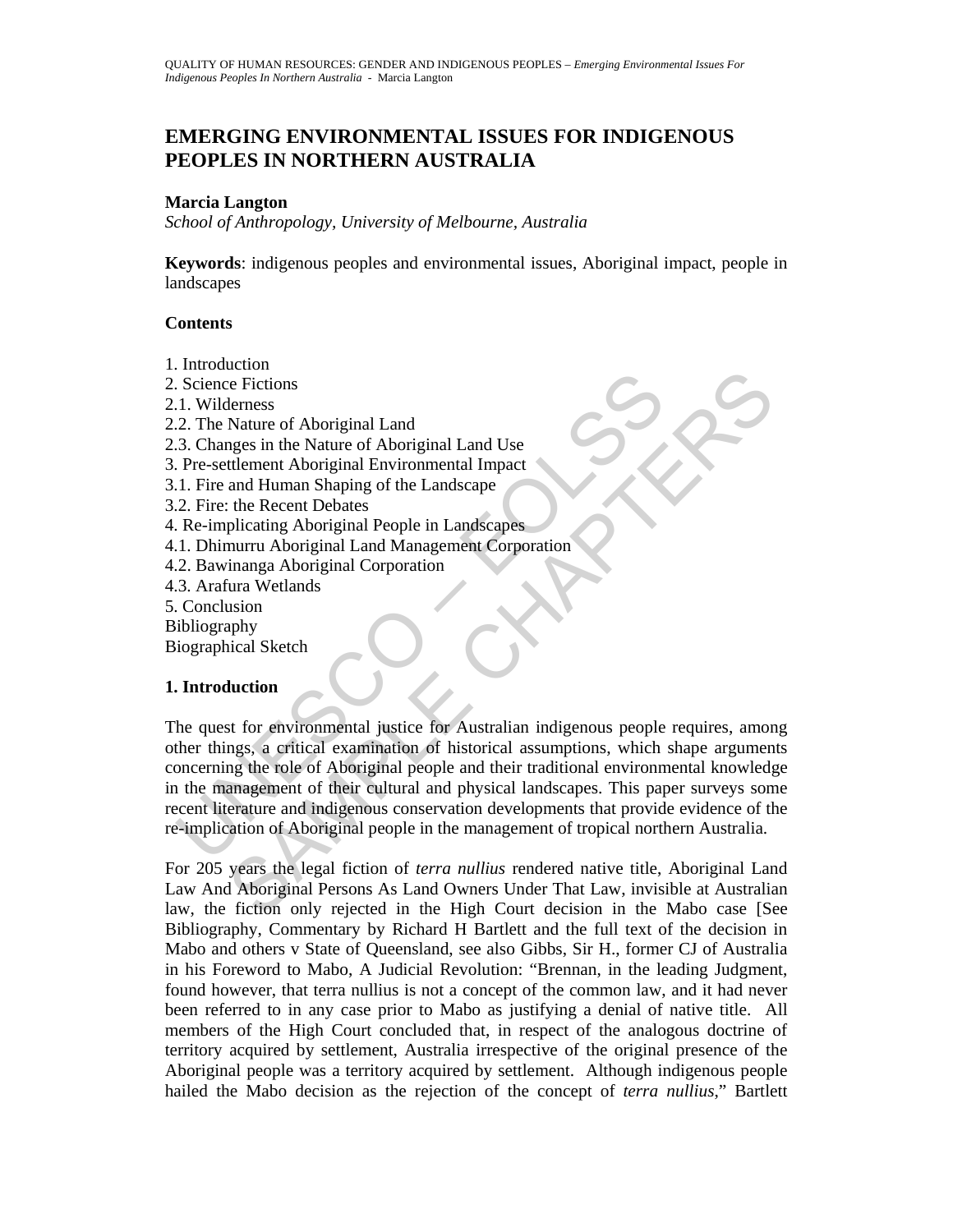(1993) points out, "that the concept is essentially irrelevant 2 to native title at common law, and that the concept is not rejected in any sense of denying Australian sovereignty. The real question before the court, and the question the court decided, was whether or not native title was part of the common law of a settled territory such as Australia".

This notion of an "empty continent" assumed that there was no one to conquer. We were vanquished, yet not vanquished. Now that *terra nullius* has been dismissed from the paradigm of colonial relations in the Mabo case, indigenous people are expectant that other relations are possible, relations, which will write indigenous people fully into the modern history of the state. Indigenous people, by the stroke of a judicial pen, reappeared as persons with law and proprietary—or at least possessor rights—rights.] I suggest that Aboriginal people and their land management traditions have also been rendered invisible in their post-colonial landscapes, not by only by legal but also by "science fictions".

One "science fiction" concerns the widely held assumption that the Northern Aboriginal and Torres Strait Islander terrestrial, and marine domains should be categorized as "wilderness" on the basis that no economic development or introduction of technological infrastructure has occurred in these areas. In categorizing Aboriginal land as "wilderness," environmental planners and scholars target these areas as eligible for inclusion into the Reserve system, or "a national wilderness system, which gives legislative protection to wilderness areas". There is a widely held assumption that there is not, and will not be, any development on Aboriginal land, and that the Aboriginal owners do not desire development on their land, or that their wishes are irrelevant.

endered invisible in their post-colonial landscapes, not by only by ly<br>science fictions".<br>the "science fiction" concerns the widely held assumption that the Norther Scrait Islander terrestrial, and marine domains should b<br> invisible in their post-colonial landscapes, not by only by legal but also h<br>fictions".<br>ence fiction" concerns the widely held assumption that the Northern Aborigins<br>rese Strait Islander trerestrial, and marine domains sho Recent attempts to redefine the term "wilderness" indicate shifts in scientific and policy thinking towards explicitly recognizing the patchwork of multiple land uses ["Multiple use" is a management principle now being challenged by the ecosystem model, which is based on the principle that all parts of the ecosystem, including humans, non-human species, and natural process, such as fire, are inter-related. Lawrence contrasts the multiple use model with the ecosystem model, as used in the UN Biosphere program, the former being inward or static, self-maintaining, and enclosed, while the latter is open and accounts for external pressures] within the Aboriginal domain, both customary and non-customary, and the value of integrating scientific, and indigenous systems of knowledge for responsible land management regimes. This is a welcome development as will be shown in Section 5 of this paper where I discuss important collaborative work between researchers and Aboriginal landowners, which demonstrates the potential benefits of fully acknowledging Aboriginal responsibilities for, and traditional environmental knowledge of, particular landscapes.

The past pervades the present, in the Aboriginal domain, as elsewhere, and thus our growing knowledge of pre-settlement Aboriginal life from a range of disciplines, such as archaeology, paleo-ecology, and plant biology, should inform our responses to the environment, which we have inherited from that history. The re-implication of Aboriginal people in landscape is an unavoidable conclusion of that work. But how Aboriginal people are re-implicated is a critical and contentious issue in the literature on the use of fire as a tool in the management and use of land, ecosystems and fauna and flora. A vigorous, and as yet unresolved, debate, concerning the impact of early and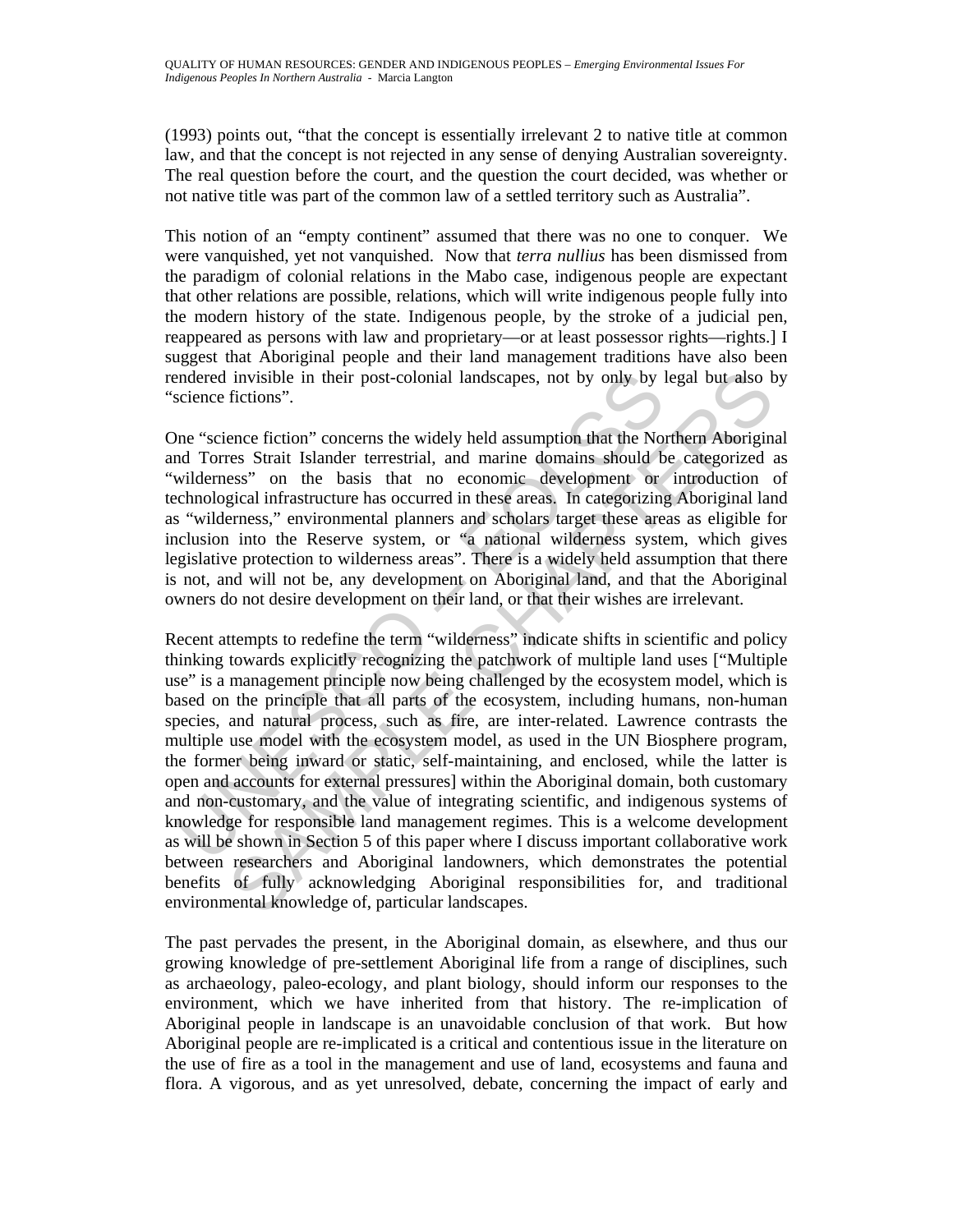modern Aboriginal populations on fauna and flora has ensued.

Another "science fiction" is the fundamental error in many of the arguments concerning Aboriginal use of fire. That error is the conflation of early human populations of the Pleistocene period and present day Aboriginal populations in arguments concerning the impact of fire on the Australian landscape. Proponents of the thesis that "Aboriginal" people were responsible for the extinction of the prehistoric mega fauna and the destruction of the rainforests rely on highly contentious evidence. Yet, despite this, some writers rely on this "science fiction" in attempting to argue further that presentday Aboriginal populations, now less than one per cent of the national population after the frontier period, have had more impact on their environments than the settler populations, and that these environments can be manipulated into a more desirable state, purportedly for conservation purposes, by suppressing Aboriginal land uses, and land management practices, such as burning.

urportedly for conservation purposes, by suppressing Aboriginal land<br>ananagement practices, such as burning.<br>
Indigenous interests in terrestrial and marine environments are substant<br>
northern Australia. Thus critical anal dly for conservation purposes, by suppressing Aboriginal land uses, and lanent practices, such as burning.<br>
us interests in terrestrial and marine environments are substantial and complemental and<br>
us interests in terrestr Indigenous interests in terrestrial and marine environments are substantial and complex in northern Australia. Thus critical analysis of the fundamental ideas, which inform environmental planning and policy, is essential, so that indigenous people, as the permanently resident stakeholders, can fulfill their responsibilities and aspirations in the management of their traditional domain. [I use the term "stakeholders" in the ordinary sense as used in planning processes, and have qualified its use here by referring to Aboriginal stakeholders as permanently resident in a traditional domain to distinguish them from the largely itinerant non-indigenous population in the area covered by this paper. Noni Sharpe (1997), writing about Aboriginal concerns about this term in the Gulf of Carpentaria region, makes the point "Whatever the appropriate term, in affirming primary right to, and responsibility for, country, Aboriginal people are rejecting the notion that they are just one 'user group' among a range of stakeholders in the area". This is a view widely held by Aboriginal people.] This is discussed with reference to the predicted Aboriginal population explosion, and the intensifying pressure on Aboriginal people to develop commercial enterprises, including pastoral leases, on their land.

Three brief case studies from Arnhem Land in the Northern Territory are discussed with reference to the work of Aboriginal traditional landowners and Aboriginal organizations, involved in local land, and seascape management, and developing approaches to wildlife utilization and management. They provide examples of the contribution, and relevance of indigenous knowledge—and resource management knowledge and practices—to current Australian bio-diversity conservation objectives.

## **2. Science Fictions**

## **2.1. Wilderness**

Until recently, most popular usage of the term "wilderness" in Australia has had the effect of denying the imprint of millennia of Aboriginal impacts on, and relationships with, species and ecologies in Australian environmental history. The term, while perhaps not wittingly used to infer that this continent was devoid of human habitation and governance as meant by the pre-Mabo legal fiction of *terra nullius*. There was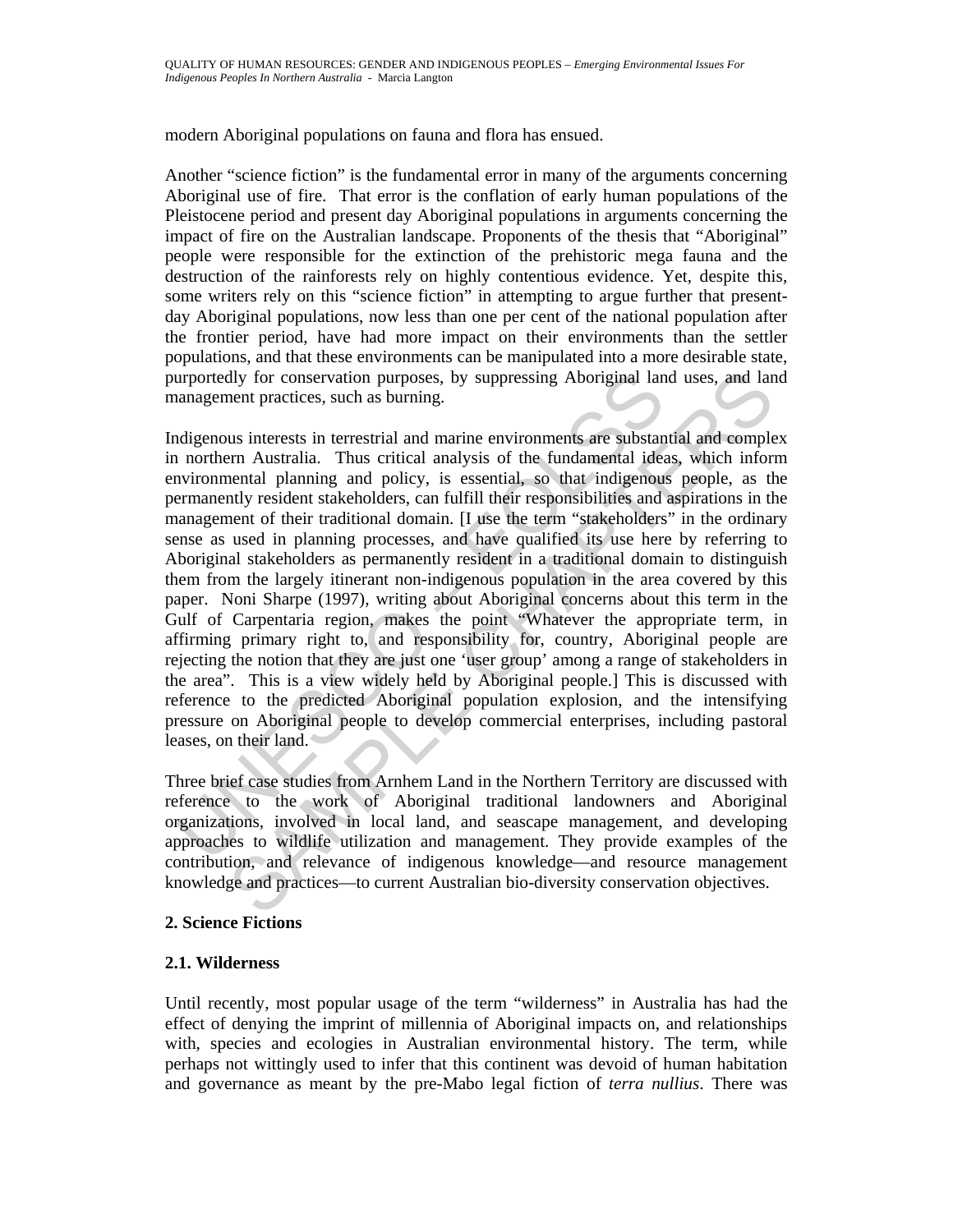Aboriginal protestation at the official use of this term as thousands of hectares of Aboriginal land were arbitrarily classified under the IUCN category of "Wilderness Area" by officials and academics on the other side of the continent and across the seas. I wrote, for instance, "Just as *terra nullius* was a lie, so was this European fantasy of wilderness. There is no wilderness, but there are cultural landscapes, those of the environmentalists who depict a theological version of nature in posters, and those of Aboriginal people, present and past, whose relationships with the environment shaped even the reproductive mechanisms of forests".

One astonishing example of the arbitrary classification of Aboriginal land for conservation purposes is set out in Hall's, *From Wasteland To World Heritage*, (see Bibliography) in which he shows all Aboriginal land, including all of Arnhem Land, as "minor wilderness". He also places, incorrectly, the Tanami Desert in Northwest Queensland.

minor wilderness". He also places, incorrectly, the Tanami Deserventiand.<br>
While Government persists in using the term "wilderness,"<br>
(ommonwealth Budget defines Wilderness and Wild Rivers as: "Wilderness,"<br>
(ommonwealth B wilderness". He also places, incorrectly, the Tanami Desert in Northweim,<br>
and.<br>
Government persists in using the term "wilderness," [The 1997–9<br>
mwealth Budget defines Wilderness and Wild Rivers as: "Wilderness areas an<br> While Government persists in using the term "wilderness," [The 1997–98] Commonwealth Budget defines Wilderness and Wild Rivers as: "Wilderness areas are large areas in which ecological processes continue with minimal change caused by modern development. Wild rivers are those whose biological, hydrological, and geomorphological processes have been little disturbed by modern development. Indigenous custodianship and customary practices have been, and in many places continue to be, significant factors in creating what non-indigenous people refer to as wilderness and wild areas". The National Forest Policy Statement defines Wilderness as: "Land that, together with its plant and animal communities, is in a state that has not been substantially modified by, and is remote from, the influences of European settlement or is capable of being restored to such a state; is of sufficient size to make its maintenance in such a state feasible; and is capable of providing opportunities for solitude and selfreliant recreation".] The Australian Heritage Commission has responded to this issue, discussed at length at a workshop of indigenous experts, by adopting a policy reaffirming that its use of the term "wilderness":

- Acknowledges and respects Aboriginal and Torres Strait Islander peoples' rights to maintain and strengthen their distinctive spiritual and cultural relationships with the land, sea, and other resources, which they have owned or otherwise occupied or used.
- Acknowledge and respect the rights of indigenous peoples to uphold their responsibilities to future generations.
- Acknowledges that many places considered part of the "natural environment" by non-indigenous Australians are of cultural and spiritual significance to Aboriginal, and Torres Strait Islander communities. [Policy Statement on "Wilderness" and Indigenous Issues, adopted by the Australian Heritage Commission at its meeting AHC 120 on 20 September 1996.]

Just as long-settled assumptions about pre-existing native title rights have been upturned by the discovery at common law of native title by the High Court, so too have notions of "the natural environment" been fundamentally altered by the re-implication of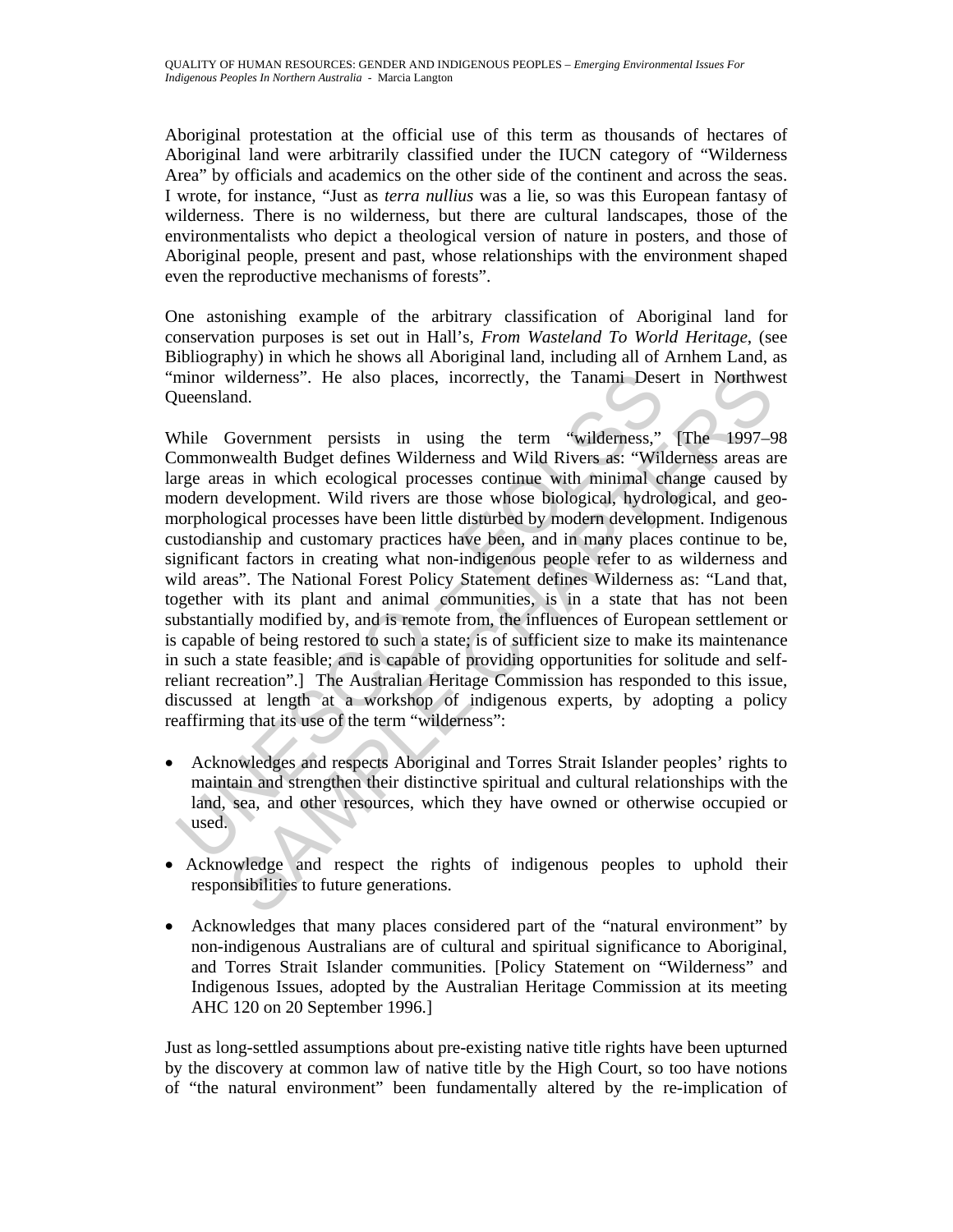indigenous people in their own ancient habitats. This may seem self-evident. But the trails of "science fictions," which arise from the *terra nullius* fiction are insidious and sometimes subtle.

It is impossible, in reviewing developments in this area, to avoid the subtext of the history of racialised scientific endeavor in Australia and the persistence of certain ideas to do with the concept of "race". In the last two hundred years, urbanization, agriculture, pastoralism, and other development have worked radical changes to the distinctively Australian environment. These changes were based on the conquest of Aboriginal peoples on the frontiers. The fate of Aboriginal peoples, construed as "the vanishing race" in this gruesome history, is a core idea in visions of the Australian past.

rom earliest colonial times, ideas and notions about Aboriginal peop<br>nost consistent and prized of Australia's intellectual exports. They w<br>inter development of sociological and anthropological and sa emanatin<br>the publicat From earliest colonial times, ideas and notions about Aboriginal people have been the most consistent and prized of Australia's intellectual exports. They were fundamental in the development of sociological and anthropological ideas emanating from Europe, with the publication of, for instance, Durkheim's earliest work [See Durkheim, from The Elementary Forms (see Bibliography): "Conceptual thought is coeval with humanity itself. There is no period in history when men have lived in chronic confusion and contradiction". This idea, amongst others, was his most profound contribution to the developing school of cultural relativism which rejected the ideas of the British ethnologists and Levy-Bruhl, who posited a "savage mind"] in 1897.

Other key thinkers also used reports from Australia about Aborigines to develop sociological notions that are still part of the repertoire of analytical tools of the social sciences. For example, collections of Aboriginal skeletal material, whole bodies, and body parts (still preserved in formaldehyde) in various institutions in Australia, and elsewhere, are a grisly reminder of the importance of "race" theories in the history of science.

rilest colonial times, ideas and notions about Aboriginal people have been th<br>sits colonial prized of Australia's intellectual exports. They were fundament<br>is vivelopment of sociological and anthropological ideas emanating [Since Crick and Watson's ground-breaking work on DNA, the rapid accumulation of evidence concerning the genetic variation in and between human populations has led to the recognition that there are likely to be more similarities between people of different groups, traditionally called "races," than between the members of these "races". The evidence from the disciplines working in genetic research has exposed the criteria for the division of the world's population into "races"—skin, hair, and eye color, and a few other physiological characteristics, which were associated, without any scientific evidence, with social characteristics—as a minuscule range of the thousands of characteristics, which are encoded in the gene files of humanity. The "racial" characteristics are so limited in comparison to all of the identified genetically inherited features and their actual, rather than perceived distribution, as to be considered superficial clines or statistically likely pools of a tiny number of adaptive responses to the environment. The distribution of human blood types, for instance, bears no similarity to, or coincidence with, the perceived distribution of "races". Nor do patterns of distribution of genetically inherited diseases. The proposition is also advanced that Aborigines should be grateful to pre-historians for pushing back the earliest date of Aboriginal occupation of the continent to 60 000 years, because they have provided verifiable evidence supporting moral claims to land rights. The contra argument to this weak proposition is the legal one advanced both by the Australian Law Reform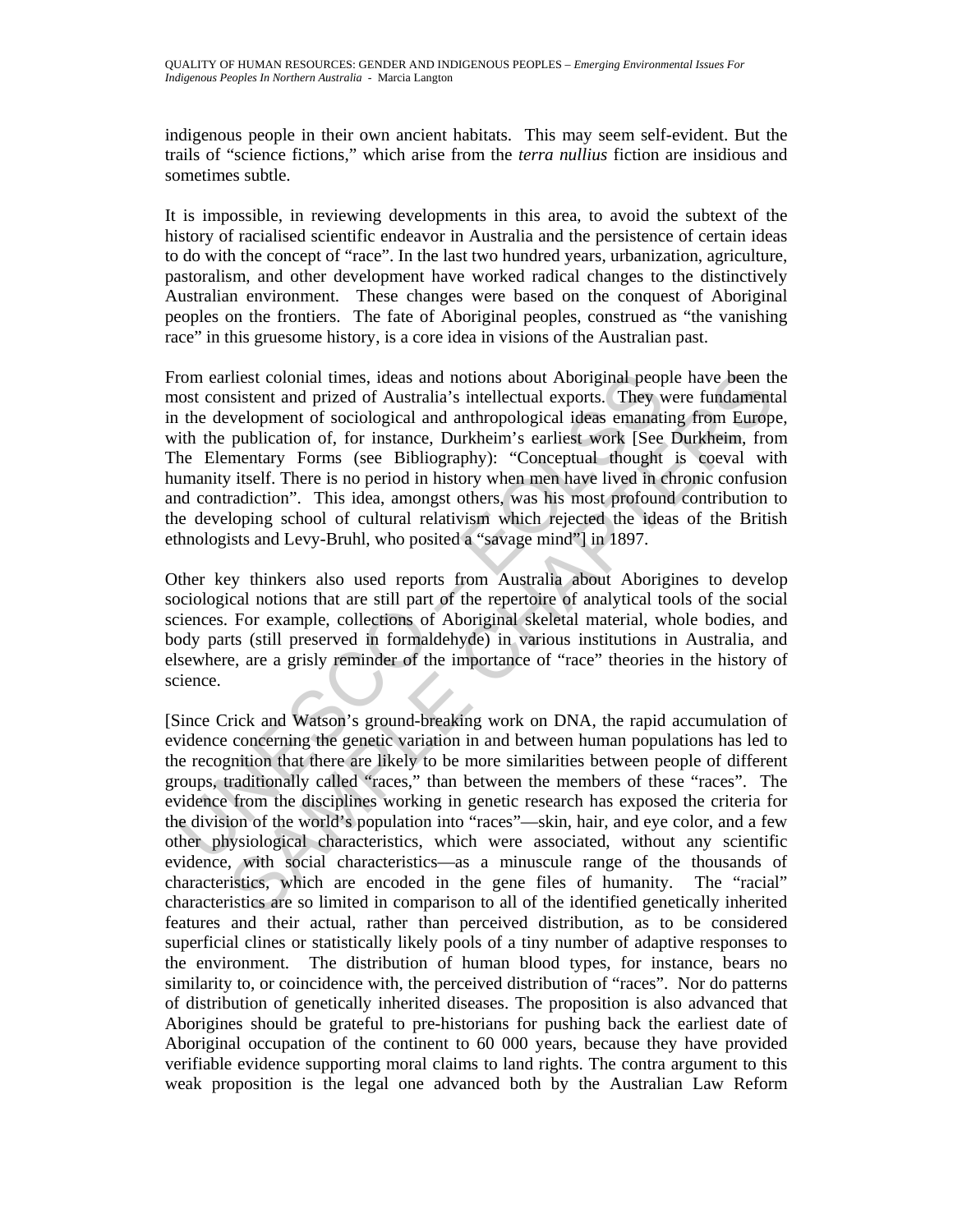Commission in its reference on the recognition of Aboriginal customary law: Traditions do not have to be ancient, but merely acceded to by the members of the group concerned, to qualify as a tradition. And in any case, what is the difference for the ordinary imagination between 20 000 years and 60 000 years in making moral claims based on antiquity]?

These collections of Australian human remains, ancient and recent, are imbued with imperial history. [The principal scientific aim in the quest for Aboriginal body parts was to complete the cataloguing of all species and human types in an evolutionary teleology. In an interview with Professor Gareth Jones and Robyn Harris, published in an article the journal *Nature* last March, the sordid "scientific" background of this practice emerged: "Their remains frequently ended up in the hands of collectors, often nineteenth century scientists, keen to prove their notions of the relative advancement of different "races". The obsession with fitting people into racial categories led to a huge increase in the collection of skulls, especially those of Australian Aborigines, who were thought to be an evolutionary link between humans and apes. The desecration of graves was commonplace and Aboriginal people were murdered in this cause".

intetenth century scientists, keen to prove their notions of the relative<br>inferent "races". The obsession with fitting people into racial categor<br>crease in the collection of skulls, especially those of Australian Abor<br>noug the century scientists, keen to prove their notions of the relative advancement c<br>
"races". The obsession with fitting people into racial categories led to a huge<br>cin the relation of skulls, especially those of Australian The remains of deceased Aboriginal persons in these collections continue to inspire a key metaphor of Western scientific culture: the triumphalist framing of European thought at the pinnacle of an evolutionist hierarchy of human endeavor. Consequently, it is not difficult to understand why Aboriginal knowledge systems and Aboriginal practices, which affect plant, and animal communities on land or in water are ignored, trivialized, or significantly, dismissed in the expanding legal possession and control of the "natural world" by the full range of Australian legal jurisdictions. These aspects of the history of ideas about Aborigines also explain why Aboriginal land can be arbitrarily categorized as "wilderness": there is a continuing colonial assumption this land is not really inhabited and governed, or at least not competently. The popularly held view of Aboriginal society in the remote areas of Australia as a fossilized remnant of the Paleolithic is a powerful idea in the history of policy and administration of Aboriginal affairs, and currently holds sway in crucial government circles. Publicly accessible information, which contradicts this easy colonial assumption, despite its widespread publication, has not as yet dissuaded policy-makers of the error of treating Aboriginal land, for instance, as tabula rasa, for the purposes of sustainable ecological management.

## **2.2. The Nature of Aboriginal Land**

Indigenous interests in terrestrial and marine environments are substantial. In the Northern Territory alone 41.62 per cent of indigenous people under various titles and agreements under the *Aboriginal Land Rights (NT) Act 1976,* with another 10.79 per cent of land the subject of outstanding land claims. [NT Department of Lands, Planning, and Environment, Aboriginal Land Branch, *Summary Of Claims Lodged Under The Aboriginal Rights (NT) Act* 22 September 1997.] Almost 85 per cent of the coastline to the low water mark is under Aboriginal title. The principal form of title is Aboriginal freehold under the *Aboriginal Land Rights Act (NT) 1976*. It is mistaken to regard these regions as simply "reserve" land in the sense of the term meant by conservation classification systems.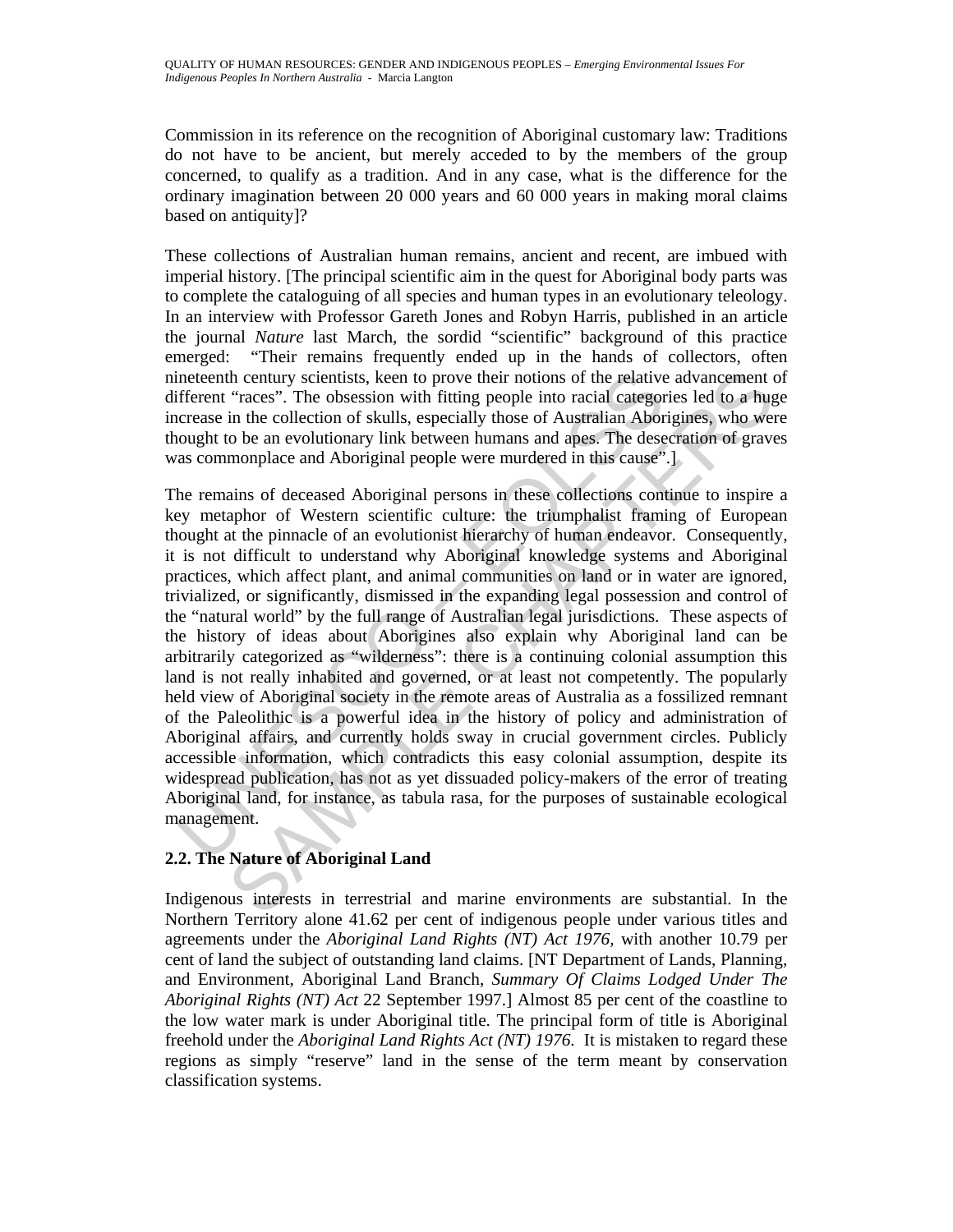It is commonly believed, and even proclaimed on tourist road maps, that Aboriginal land is "reserve" land. This is not so. Most of it, including much of Kakadu National Park is held in inalienable freehold title by an Aboriginal Land Trust, under the terms of the *Aboriginal Land Rights (Northern Territory) Act 1976*. Such a title falls within the range of titles that imply a concept of private property. They are not public lands, except to the extent that the Kakadu National Park Lease Agreement (between the Commonwealth and the Northern Land Council on behalf of the traditional owners), for example, permits public use.

It is true that areas such as Arnhem Land, in which my three case studies (below) are located, were, until 1980, Aboriginal Reserves, or "land reserved by the Crown for the use of Aborigines," the Arnhem Land Reserve being gazetted in 1931. These Aboriginal reserves were created under the policy of protecting Aborigines from the corrupting influences of opium, sexual promiscuity and other features of frontier life, including the rampant violence against Aborigines. However, with the proclamation of the *Aboriginal Land Rights (Northern Territory) Act 1976*, all Aboriginal Reserves were transferred by gazettal to Aboriginal Land Trusts established under that Act. These Trusts hold the land on behalf of the Aboriginal traditional owners and for their benefit. The land is deeded to benefit Aboriginal people entitled by Aboriginal tradition to its use or occupation. Aboriginal people may pursue, on that land, if they wish, traditional lives including, amongst other things, the observance and administration of Aboriginal laws applicable to that area.

serves were created under the policy of protecting Aborigines from<br>Enfluences of opium, sexual promiscuity and other features of frontier lumpant violence against Aborigins. However, with the proc-<br>boriginal Land Rights (N were created under the policy of protecting Aborigines from the coruptin<br>so fo opium, scxual promiscuity and other features of frontic life, including the<br>violence against Aborigines. However, with the proclamation of the In this context, then, of special legislative and administrative measures recognizing customary land tenure systems in the recent history of the Northern Territory, and in other jurisdictions in northern Australia, it is important to understand the impediments to the development of useful, and appropriate environmental policy and strategies in the Aboriginal domain. Such an impediment is the persuasive, but false, conceptual framework of oppositions by which indigenous relationships to the environment, and to natural resources, are perceived and analyzed. For instance, in relation to the distinction made between Reserve and non-Reserve areas in environmental planning and reporting, despite the abundance of evidence to the contrary, some experts persist in categorizing indigenous land interests as within the Reserve domain; and non-indigenous land interests as within the non-Reserve domain. There is a widely held assumption that the northern Aboriginal and Torres Strait Islander terrestrial and marine domains should be categorized as "wilderness" on the basis of a false assumption that no economic development or introduction of technological infrastructure has occurred in these areas.

- -

-

TO ACCESS ALL THE **28 PAGES** OF THIS CHAPTER, Visit: [http://www.eolss.net/Eolss-sampleAllChapter.aspx](https://www.eolss.net/ebooklib/sc_cart.aspx?File=E1-17-01-04)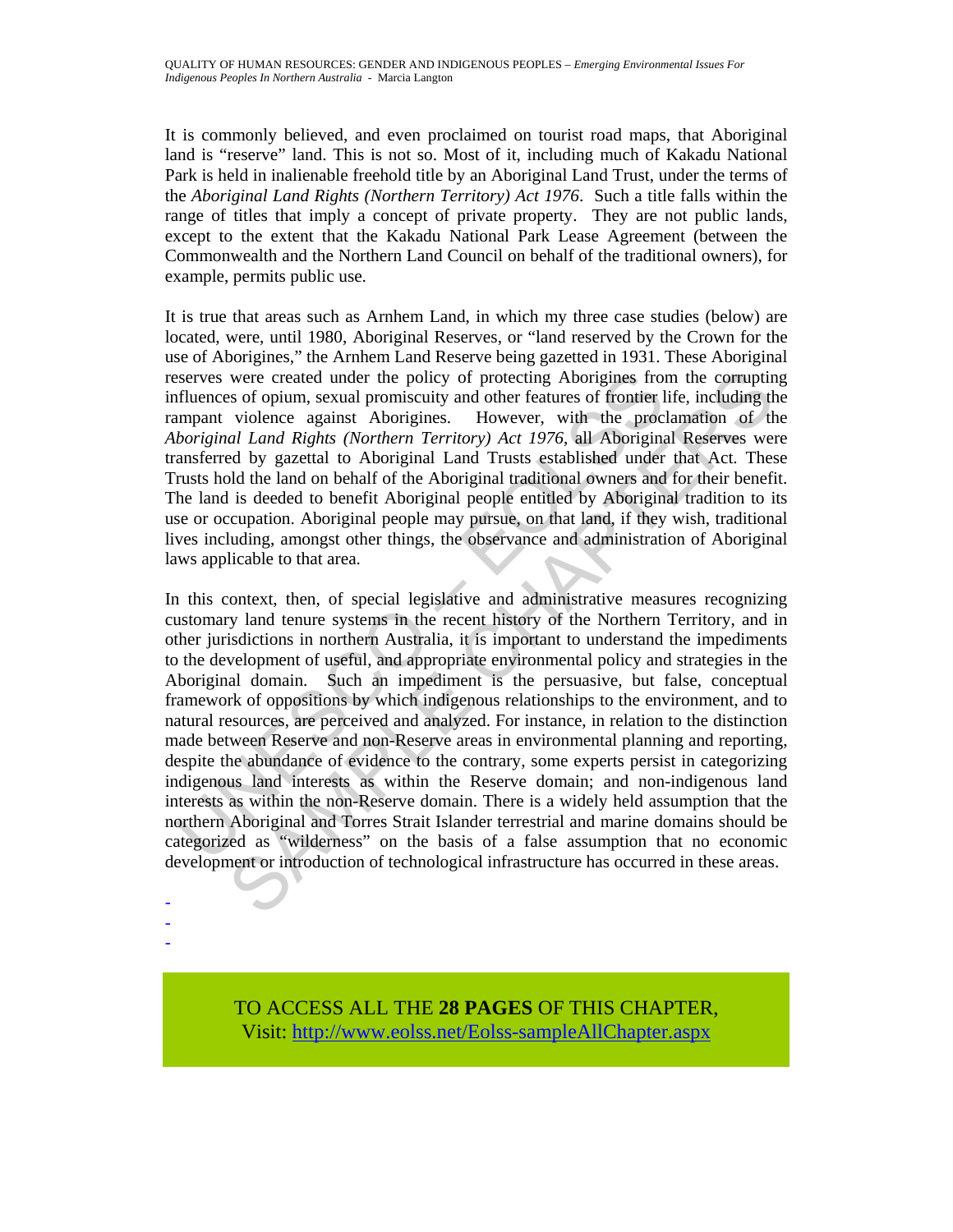#### **Bibliography**

Aboriginal and Torres Strait Islander Social Justice Commissioner (1995). *Native Title Report: Report of the Aboriginal and Torres Strait Islander Social Justice Commission*, Sydney: Aboriginal and Torres Strait Islander Social Justice Commission.

Australian Law Reform Commission (1983). *Reference on Aboriginal Customary Law, Research Paper No. 14: The Proof Of Aboriginal Customary Law*. Sydney: The Australian Law Reform Commission.

Law Reform Commission (1986). *The Recognition of Aboriginal Customary Laws*, Vol. (1), Report No. 31, Canberra: AGPS.

Australian Nature Conservation Agency and Kakadu Board of Management (1996). *Kakadu National Park Plan of Management* (Draft), Canberra: ANPWS.

Bio-diversity Unit, Department of Environment, Sport and Territories (1996). *Fire and Bio-Diversity: the Effects and Effectiveness of Fire Management:* Proceedings of the Conference held 8–9 October 1994*,*  Footscray, Melbourne, bio-diversity series, paper No. 8. Canberra: Bio-diversity Unit, Department of Environment, Sport and Territories.

io-diversity Unit, Department of Environment, Sport and Territories (1996). *Fire affects and Effectiveness of Fire Management:* Proceedings of the Conference helcotscray, Melbourne, bio-diversity series, paper No. 8. Canb ity Unit, Department of Environment, Sport and Territories (1996). *Fire and Bio-Diversity; the Highectiveness of Fire Management:* Proceedings of the Conference held 8-9 October 199<br>Melbourne, bio-diversity series, paper Bradley J. (1995). Fire: emotion and politics: a Yanyuwa case study, in: Rose D. B., (ed.) *Country in flames*; proceedings of the 1994 Symposium on bio-diversity and fire in north Australia, bio-diversity series, paper No. 3, pp. 25–32. Canberra: Bio-diversity Unit, Department of Environment, Sport and Territories.

Bright A. (1995). Burn grass, in Rose D. B. (ed.) *Country in Flames;* proceedings of the 1994 Symposium on bio-diversity and fire in north Australia, bio-diversity series, paper No. 3, pp. 59–62. Canberra: Biodiversity Unit, Department of Environment, Sport and Territories.

Bowman D. M. (forthcoming) 86th Tansley review. The impact of Aboriginal landscape burning on the Australian biota, in: *New Phytologist.* 

Bush R. (1995). The presence of the past. Ethnographic thinking/literary politics, in: Barkan E. and Bush R., (eds.) *Prehistories of the Future. The primitivist project and the culture of modernism*, Stanford, California: Stanford University Press.

Christie M. J. (1991). *Aboriginal Science For The Ecologically Sustainable Future*, *Australian Science Teachers Journal*, Vol. (37), No 1.

Christie M. J. (1992). *Grounded and ex-centric knowledge's: exploring Aboriginal alternatives to western thinking*, paper presented to the Fifth Annual Conference on Thinking, Townsville, Australia, 7 July.

Christie M. J., and Perret B. (1996). Negotiating resources: language, knowledge and the search for "secret English" on northeast Arnhem Land, in: Howitt R., (et al) *Resources, nations and indigenous peoples*, Australia: Oxford University Press.

Cooke P., and Gillespie D. (et al) *Improving the capacity of indigenous people to contribute to the conservation of bio-diversity in Australia*. [A report commissioned by Environment Australia for the Biological Diversity Advisory Council, Draft: 25/07/97.]

Coombs H. C., (et al) (eds.) (1989). *Land of promises: Aborigines and development in the east Kimberly*, Canberra: Centre for Resource and Environment Studies, ANU and Aboriginal Studies Press, AIAS.

Craig (et al) (1994). *Analysis of environmental impact assessment practice and procedures in other countries*. Commonwealth Environment Protection Agency.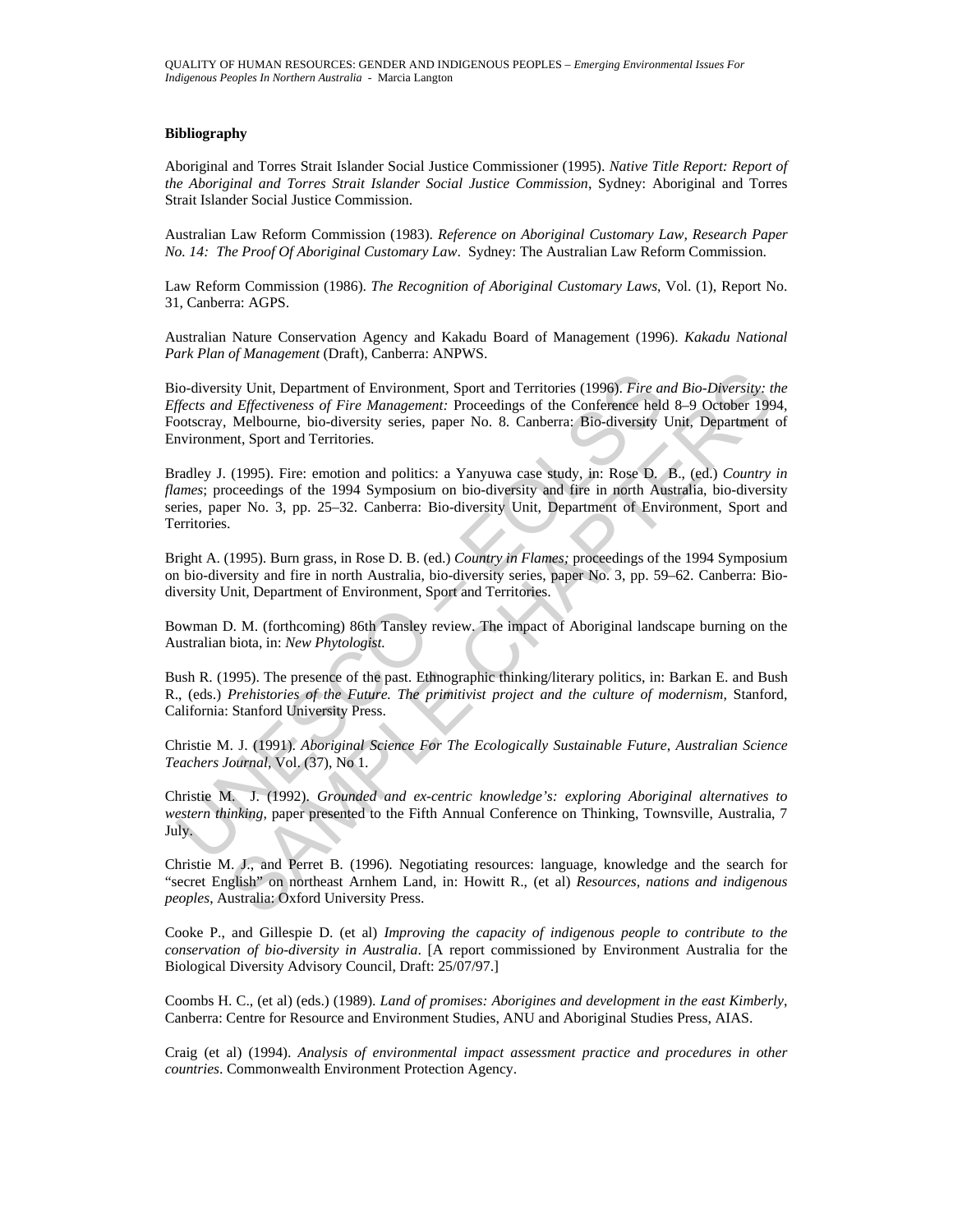Crough G., and Cronin D. (1997). *Kakadu region economic and institutional overview study*, report to the Aboriginal Project Committee for the Kakadu Region Social Impact Study: Community Action Plan 1997, *Supervising Scientist*: July. Canberra.

Crick F. (1981). *Life itself*, London: McDonald.

Debus A. G. (1987). *Man and nature in the renaissance*, Cambridge: Cambridge University Press.

Durkheim E. (1897). La prohibition de l'inceste et ses origines*. L'Annie Sociologique* (1), pp. 1–70.

Durkheim E., and Mauss M. (1963). (1903). *Primitive classification*, Chicago: Chicago University Press.

Flannery T. (1994). *The future eaters: an ecological history of the Australasian lands and people*, NSW: Reed.

Gould R. (1969). *Yiwara: foragers of the Australian desert*, New York: Scribner.

Gray A. (1997). *The explosion of Aboriginality: components of indigenous population growth 1991–96*, Discussion Paper, No.42, Canberra: Centre for Aboriginal Economic Policy Research, ANU.

Griffiths T. (1996). Hunters and collectors*. The antiquarian imagination in Australi*a, Melbourne: Cambridge University Press.

Hall M. *From wasteland to world heritage*.

Hallam S. (1975). *Fire and hearth: a study of Aboriginal usage and European usurpation in southwestern Australia,* Canberra: AIAS.

ould R. (1969). *Yiwara: foragers of the Australian desert*, New York: Scribner.<br>
ray A. (1997). *The explosion of Aboriginality: components of indigenous populatiscussion Paper, No.42, Canberra: Centre for Aboriginal Econ* 1969). *Yiwara: foragers of the Australian desert*, New York: Scribner.<br>
1997). *The explosion of Aboriginality: components of indigenous population growth 1991*<br>
1920, Paper, No.42, Canberra: Centre for Aboriginal Economi Haynes C. D. (1985). *The pattern and ecology of Munwag: traditional Aboriginal fire regimes in North Central Arnhemland*, in: Ridpath M. G., and Corbett L. K. (eds.) *Ecology of the wet-dry tropics,*  Proceedings of the Ecological Society of Australia, Vol. (13), pp. 203–214. Canberra: Ecological Society of Australia.

Head L., and Hughes C. (1996). One land, which law? Fire in the northern territory, in: Howitt R., *et al* (eds.) *Resources, nations and indigenous peoples. Case studies from Australasia, Melanesia and Southeast Asia*, Melbourne: Oxford University Press.

Howitt R. (1993). Social impact assessments "applied peoples" geography, *Australian Geographical Studies,* (31), 2, 317–240.

Howitt R. (1994). *Main Discussion Paper of the Public Review of the Commonwealth Environmental Impact Assessment Process*.

Howitt R. (1997). Aboriginal social impact issues in the Kakadu region, unpublished report to the Aboriginal Project Committee for the Kakadu region social impact study: community action plan 1997, *Supervising Scientist*: July. Canberra.

Jackson S. (1996). Town country, in: Howitt R., *et al* (eds.) *Resources, nations, and indigenous peoples. Case studies from Australasia, Melanesia, and Southeast Asia*, Melbourne: Oxford University Press.

Jones D. G., and Harris R. J. (1997). Contending for the Dead, *Nature*, 6 March, 15–16.

Jones R. (1969). Fire-stick farming, *Australian Natural History*: September.

Jones R. (1995). Mindjongork: legacy of the fire-stick, in: Rose D. B., (ed.) *Country in flames;*  proceedings of the 1994 Symposium on bio-diversity and fire in north Australia, bio-diversity series, paper No. 3. Canberra: Bio-diversity Unit, Department of Environment, Sport and Territories.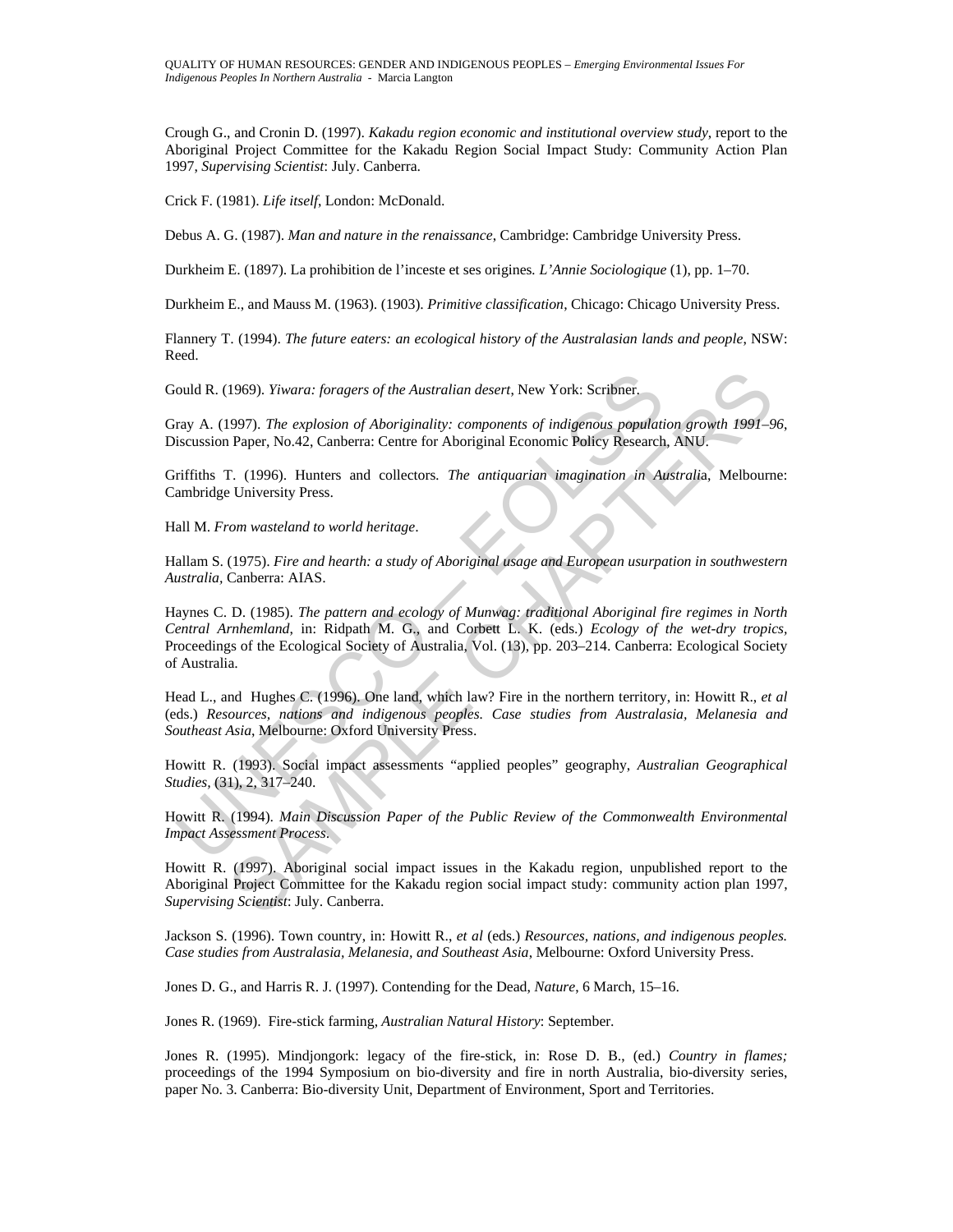Jopson D. (1997). Black booty, *Sydney Morning Herald*, August 25.

*Kakadu Region Social Impact Study: Community Action Plan 1997*. Report of the Aboriginal Project Committee, July 1997. Canberra: *Supervising Scientist*.

*Kakadu Region Social Impact Study: Community Action Plan 1997*. Report of the Study Advisory Group, July 1997. Canberra: *Supervising Scientist*.

Kennett R. (*et al*) (1997). Nhaltjan Nguli Miwatj Yolngu Djaka Miyapunuwu: sea turtle conservation and the Yolngu people of northeast Arnhem land, Australia, in: Meffe G. K., and Carroll R. C., (eds.) *Principles of Conservation Biology*, second edition, pp. 426–432. Sunderland, Massachusetts: Sinauer Associates.

Kinhill Engineers (1997). *The Jabiluka Project: Supplement to Draft Environmental Impact Statement*, Milton: in association with ERA Environment Services, June.

Langton M. (1989). Aboriginal Australia in: *UNESCO Review Australia*, No. 17, 15–19. November.

Ition: in association with EKA Environment Services, June.<br>
angton M. (1989). Aboriginal Australia in: *UNESCO Review Australia*, No. 17, 15-<br>
angton M. (1993). The case study of Jardiwarnpa, in: Langton M., Well 1 Saw it<br> association with ERA Environment Services, June.<br>
1. (1989). Aboriginal Australia in: *UNESCO Review Australia*, No. 17, 15–19. November.<br>
1. (1993). The case study of Jardiwarmpa, in: Langton M., Well I Saw it on the Radi Langton M. (1993). The case study of Jardiwarnpa, in: Langton M., *Well I Saw it on the Radio and I Heard it on the Television: an Essay for the Australian Film Commission on the Politics of Filmmaking by and about Aboriginal People and Things*, pp.75–80. Sydney: Australian Film Commission.

Langton M. (1995). What do we mean by the term wilderness? *Reconciling Australia,* Sydney: ABC Radio.

Langton M. (1996). Art, wilderness, and terra nullius, in: *Ecopolitics IX,* conference papers and resolutions, pp. 11–24. Northern Land Council.

Langton M. (1997). *Estate of Mind: the Growing Cooperation?* 

Latz P. K. (1995). *Bushfires and Bush Tucker: Aboriginal Plant Use in Central Australia*, Alice Springs: IAD Press.

Law Reform Commission (1986). *The Recognition of Aboriginal Customary Laws*, Vol. (1), Report No. 31, Canberra: AGPS.

Maddock K. (1970). Myths of the Acquisition of Fire in Northern and Eastern Australia, in: Berndt R. M., (ed.) *Australian Aboriginal Anthropology*, pp. 174–199. University of Western Australia Press for the Australian Institute of Aboriginal Studies.

Morphy H. (1996). Landscape and the reproduction of the ancestral past in: Hirsch E., and O'Hanlon M. (eds.) *The Anthropology of Landscape. Perspectives on Place and Space*, pp. 184–209.Oxford: Clarendon Press.

NT Department Of Lands Planning And Environment, Aboriginal Land Branch (1997). *Summary of Claims Lodged under the Aboriginal Rights (NT) Act*, 22 September.

Peterson N. (1970). Buluwandi: a central Australian ceremony for the resolution of conflict, in Berndt R. M. (ed.) *Australian Aboriginal Anthropology*, pp. 222–225. University of Western Australia Press for the Australian Institute of Aboriginal Studies.

Russell-Smith J. (*et al*) (1996). Aboriginal resource utilization and fire management practice in western Arnhem Land, monsoonal northern Australia: notes for prehistory, lessons for the future, *Human Ecology*, May.

Taylor J. (1997). *Changing Numbers, Changing Needs? A Preliminary Assessment of Indigenous Population Growth 1991–96*, Discussion Paper, No. 42, Canberra: Centre for Aboriginal Economic